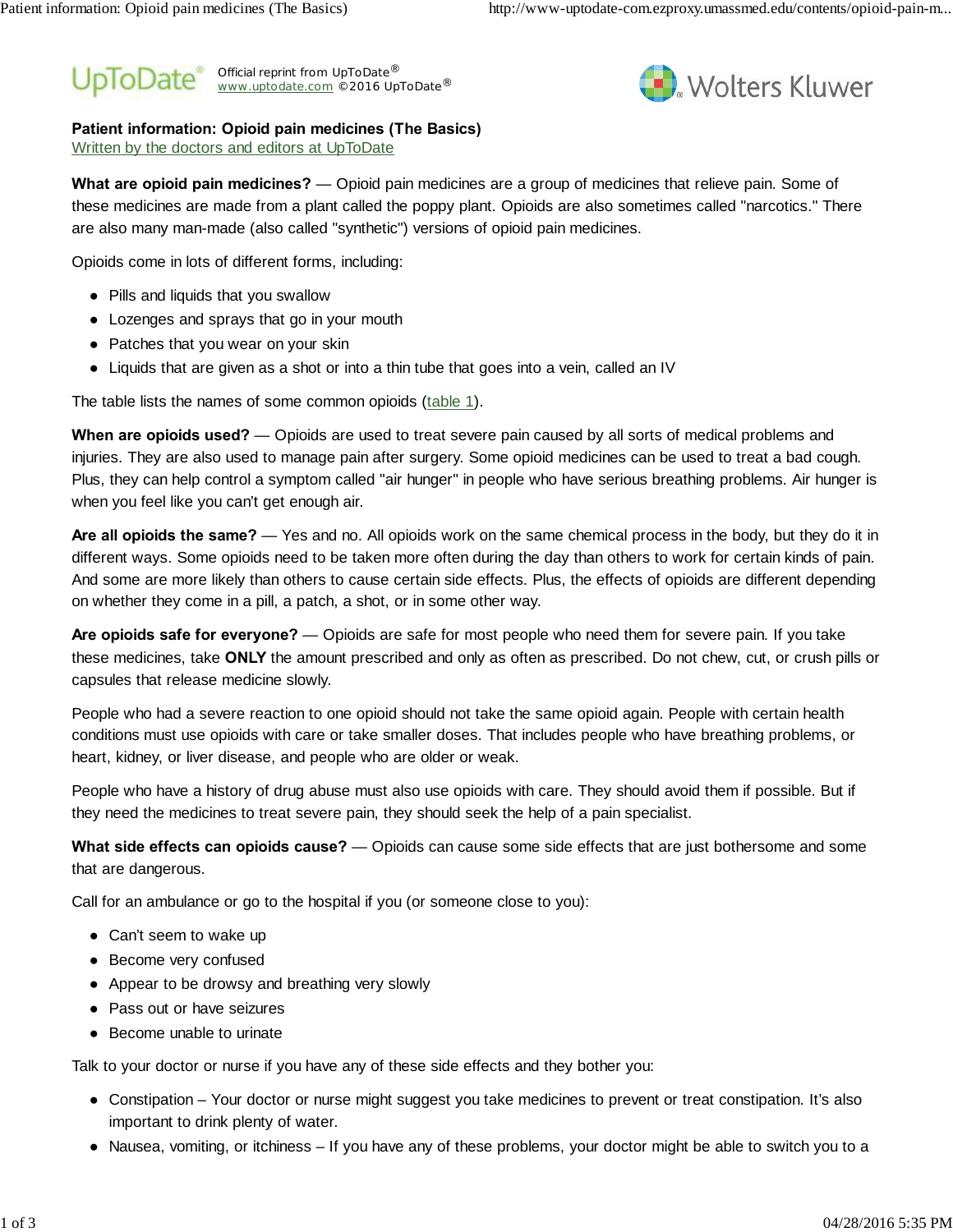different opioid. Dry mouth Feel dizzy, sleepy, or have trouble thinking clearly Vision problems Feel clumsy or fall down

**What happens if I take more than the recommended dose?** — Taking more than the recommended dose of an opioid or combining opioids with other medicines without a doctor's OK can cause serious problems. For example, it can make you pass out or stop breathing.

Anybody who takes too much of any medicine at once should call a doctor or the Poison Control Hotline (1-800-222-1222). If the person is not breathing or is not conscious, call for an ambulance (in the US and Canada, dial 9-1-1).

**Should I worry about addiction?** — Taking opioids to manage pain or other symptoms does not lead to addiction in most people. But it can be a problem for people who have problems with drug or alcohol use.

To reduce the chances of addiction, you should:

Never take opioids that were not prescribed to you.

Take opioids only for as long as your doctor or nurse prescribes, and only at the dose he or she recommends.

If the problem for which the opioids were prescribed gets better, throw away any leftover opioids. Do not keep old opioids around the house.

Tell your doctor or nurse if the opioids seem to stop working.

**What if I want to get pregnant?** — If you take opioids and want to get pregnant, talk to your doctor or nurse before you start trying to get pregnant. Opioids taken during pregnancy can cause serious problems for the mother and the baby. There might be other ways to control your pain.

### **More on this topic**

Patient information: Chronic pain (The Basics) Patient information: Managing pain when you have cancer (The Basics) Patient information: Nonsteroidal antiinflammatory drugs (NSAIDs) (The Basics) Patient information: Opioid use disorder (The Basics) Patient information: Prescription drug abuse (The Basics) Patient information: Taking medicines when you're older (The Basics) Patient information: Side effects from medicines (The Basics) Patient information: Brand versus generic medicines (The Basics) Patient information: Reducing the costs of medicines (The Basics)

Patient information: Nonsteroidal antiinflammatory drugs (NSAIDs) (Beyond the Basics) Patient information: Reducing the costs of medicines (Beyond the Basics)

All topics are updated as new evidence becomes available and our peer review process is complete. **This topic retrieved from UpToDate on:** Apr 28, 2016.

The content on the UpToDate website is not intended nor recommended as a substitute for medical advice, diagnosis, or treatment. Always seek the advice of your own physician or other qualified health care professional regarding any medical questions or conditions. The use of UpToDate content is governed by the UpToDate Terms of Use. ©2016 UpToDate, Inc. All rights reserved.

Topic 85730 Version 7.0